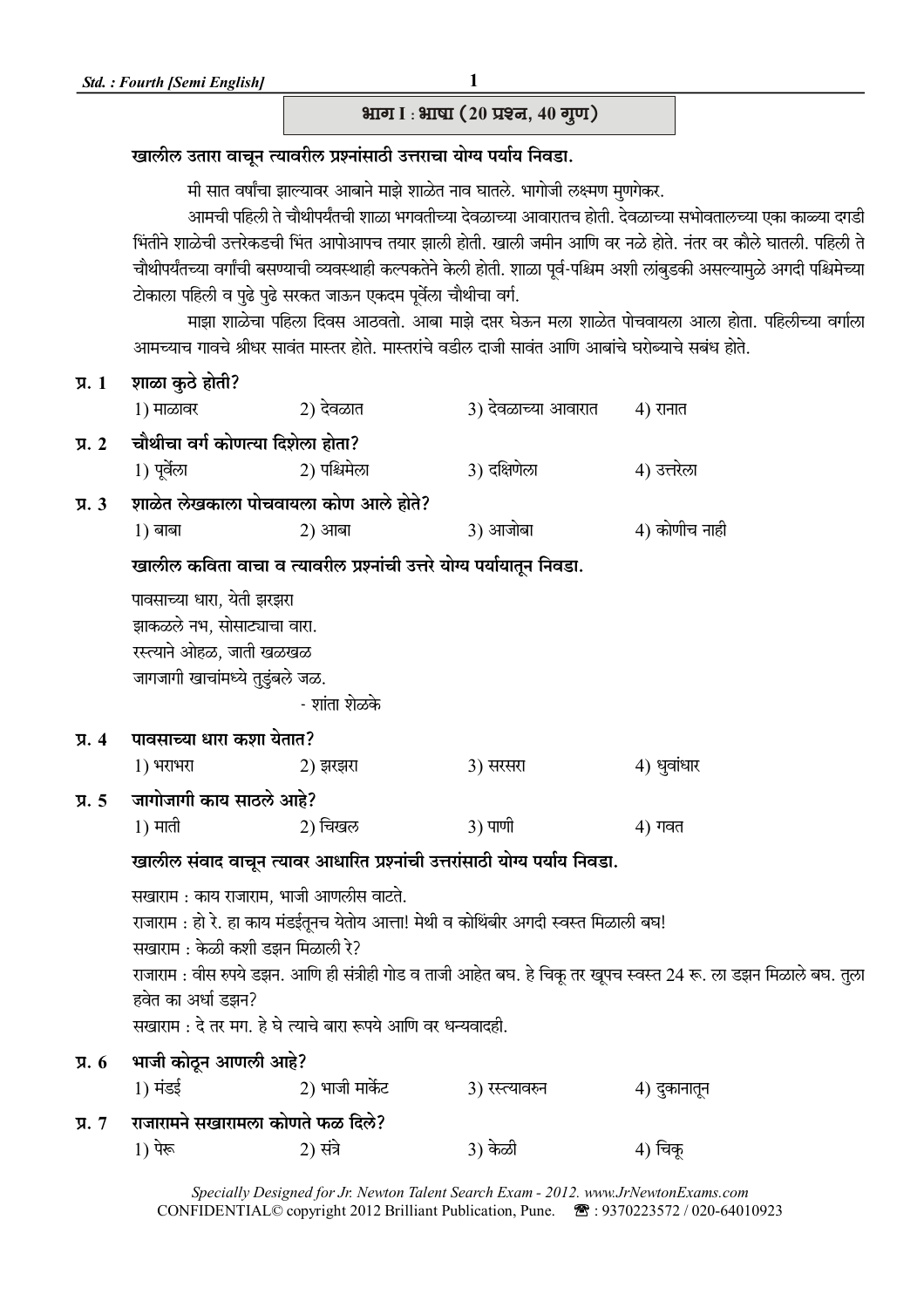|                    | Std. : Fourth [Semi English]                        |                                                                     | 2                                        |                               |
|--------------------|-----------------------------------------------------|---------------------------------------------------------------------|------------------------------------------|-------------------------------|
|                    | खालील प्रश्नांची उत्तरे योग्य पर्यायातून निवडा.     |                                                                     |                                          |                               |
| $\sqrt{3}$ . 8     |                                                     | गणपतशेटच्या पिशवीत किती सोन्याच्या मोहरा होत्या?                    |                                          |                               |
|                    | 1) पाच                                              | $2)$ पत्रास                                                         | 3) शंभर                                  | 4) हजार                       |
| $\overline{y}$ . 9 | पांगापांग होणे म्हणजे ----------.                   |                                                                     |                                          |                               |
|                    |                                                     |                                                                     | 3) अपंग होणे                             | 4) नाहीसे होणे                |
|                    | प्र. 10 दिलेल्या पर्यायांपुढे योग्य पर्याय निवडा:   |                                                                     |                                          |                               |
|                    | नदीला पूर आल्यानंतर पाणी ----------.                |                                                                     |                                          |                               |
|                    |                                                     |                                                                     | 3) नागासारखे पळते                        | 4) फोफावत जाणारी नागीण वाटते. |
|                    | प्र. 11 बी. जी. शिर्के यांचे मूळ गाव कोणते?         |                                                                     |                                          |                               |
|                    | 1) पसरणी                                            | 2) परभणी                                                            | <b>3)</b> पुणे                           | 4) मुंबई                      |
|                    | प्र. 12 माय या शब्दाला समानार्थी शब्द कोणता?        |                                                                     |                                          |                               |
|                    | 1) मावशी                                            | 2) आत्या                                                            | 3) मामी                                  | 4) आई                         |
|                    | प्र. 13 दुःख या शब्दाला विरूद्ध अर्थाचा शब्द कोणता? |                                                                     |                                          |                               |
|                    | 1) वेदना                                            | 2) व्यथा                                                            | 3) सुख                                   | 4) त्रास                      |
|                    | प्र. 14 वारे या शब्दाशी यमक जुळणारा शब्द कोणता?     |                                                                     |                                          |                               |
|                    | 1) सोसाट्याचे 2) थंड                                |                                                                     | 3) गरम                                   | 4) न्यारे                     |
|                    | प्र. 15 आपला राष्ट्रीय पक्षी कोणता?                 |                                                                     |                                          |                               |
|                    | 1) मोर                                              | 2) कबूतर                                                            | 3) चिमणी                                 | 4) बदक                        |
|                    | प्र. 16 मुलांनो पोलीस आपले कोण असतात?               |                                                                     |                                          |                               |
|                    | 1) मित्र                                            | 2) वकील                                                             | 3) शत्रू                                 | 4) सेवक                       |
|                    | प्र. 17 त्याने उत्साहात रस्ता पार केला.             |                                                                     |                                          |                               |
|                    | अधोरेखीत शब्दाची जात ओळखा.                          |                                                                     |                                          |                               |
|                    | 1) विशेषण<br>2) नाम                                 |                                                                     | 3) क्रियाविशेषण                          | 4) क्रियापद                   |
|                    | प्र. 18 घरोघरी जातो, टपाल पोहचवतो, मी कोण?          |                                                                     |                                          |                               |
|                    | 1) पोस्टमन                                          | 2) वॉचमन                                                            | 3) लाईनमन                                | 4) स्पाइडरमॅन                 |
|                    | प्र. 19 बालवीर काय शुद्ध ठेवणार आहे?                |                                                                     |                                          |                               |
|                    | 1) शरीर                                             | 2) मन                                                               | 3) शील                                   | 4) बुद्धी                     |
|                    |                                                     | प्र. 20 –––––––– हजर या नामात खालीलपेकी कोणता उपसर्ग लावायला लागेल? |                                          |                               |
|                    | $1)$ अ                                              | 2) गैर                                                              | 3) विना                                  | 4) पर                         |
|                    |                                                     |                                                                     | <del>Curano a manuale nel 12 de ma</del> |                               |

कच्चे लिखाण करण्यासाठी मोकळी जागा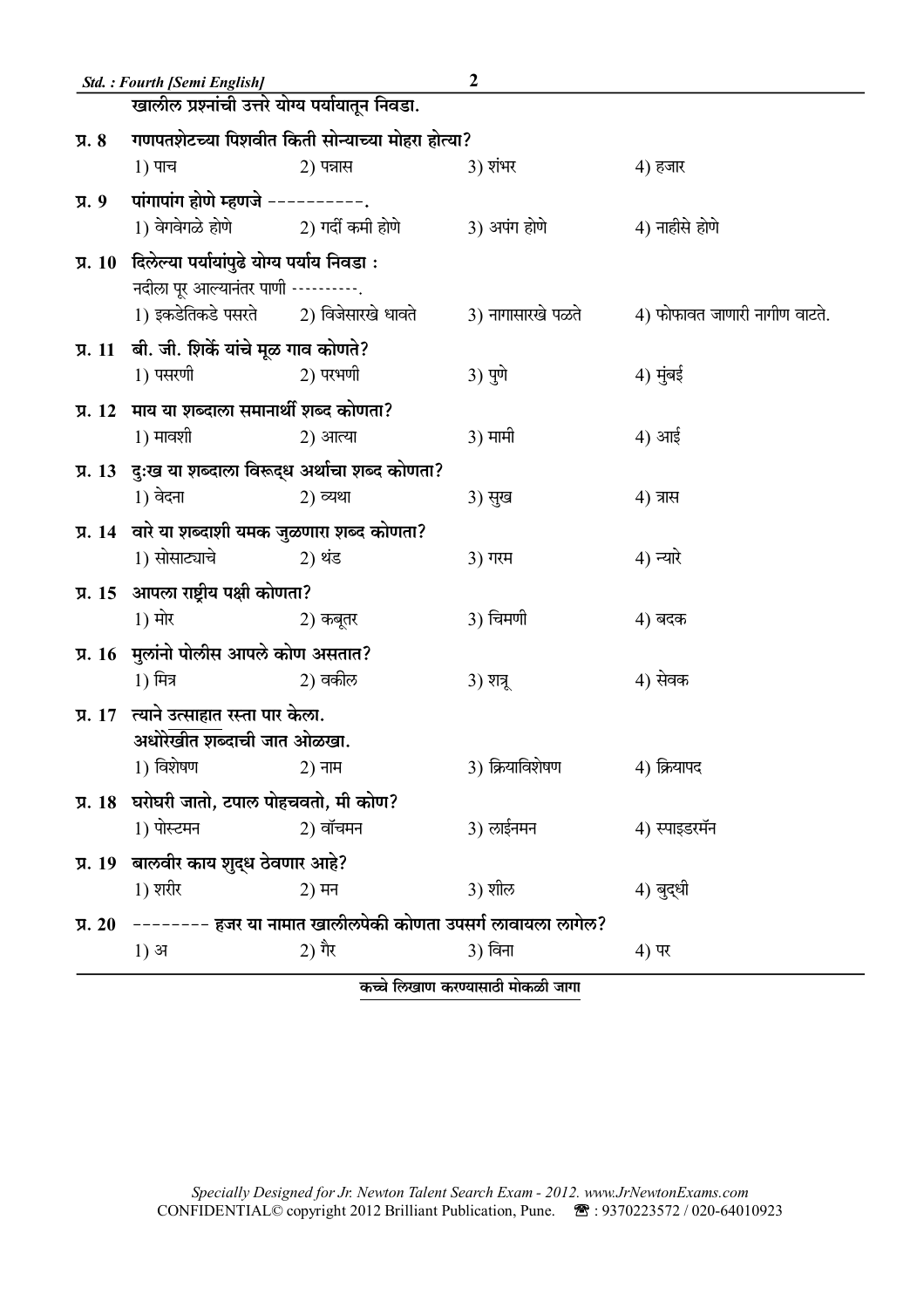|       | <b>Std.: Fourth [Semi English]</b>           |                                                                                                   | 3                                                           |                                                                                                                                                                                                              |
|-------|----------------------------------------------|---------------------------------------------------------------------------------------------------|-------------------------------------------------------------|--------------------------------------------------------------------------------------------------------------------------------------------------------------------------------------------------------------|
|       |                                              |                                                                                                   | <b>Section II : Maths (30 Questions, 60 Marks)</b>          |                                                                                                                                                                                                              |
|       |                                              | Q. 21 Which of the following is a correct pair?                                                   |                                                             |                                                                                                                                                                                                              |
|       |                                              | 1) $(355, 365)$ 2) $(934, 735)$ 3) $(655, 896)$ 4) $(339, 937)$                                   |                                                             |                                                                                                                                                                                                              |
| Q. 22 |                                              | Subtract the face value of digit 9 in the number 65,894 from the place value of 8.                |                                                             |                                                                                                                                                                                                              |
|       | 1) 710                                       | 2)1                                                                                               | 3) 791                                                      | 4) 890                                                                                                                                                                                                       |
| Q. 23 | 2143, 4321, 4231, 2413, 4224                 | following numbers are arranged in ascending order.                                                |                                                             | What would be the addition of second number from right and third number from left, if the                                                                                                                    |
|       | 1) 8455                                      | 2) 6637                                                                                           | 3) 8552                                                     | 4) 6644                                                                                                                                                                                                      |
|       | circle?                                      |                                                                                                   |                                                             | Q. 24 If the diameter AB of a certain circle is 10cm, then what could be the length of chord AP of that                                                                                                      |
|       | 1) 10cm                                      | $2)8$ cm                                                                                          | 3) 12 cm                                                    | 4) 11 cm                                                                                                                                                                                                     |
|       |                                              | Q. 25 How will you write three and three upon seven?                                              |                                                             |                                                                                                                                                                                                              |
|       | 1) $3\frac{3}{7}$                            | 2) $3+\frac{3}{7}$ 3) $\frac{24}{7}$                                                              |                                                             | 4) All correct                                                                                                                                                                                               |
|       |                                              |                                                                                                   |                                                             | Q. 26 Shriya read $\frac{3}{10}$ of her story book at night. Her book has 60 pages. How many pages has she to                                                                                                |
|       | read yet?                                    |                                                                                                   |                                                             |                                                                                                                                                                                                              |
|       | 1) 18                                        | 2)42                                                                                              | 3) 20                                                       | 4) 180                                                                                                                                                                                                       |
| Q. 27 | $1)$ 4 hours                                 | Convert 400 minutes into hours and minutes.                                                       | 2) 6 hours 4 minutes 3) 6 hours 40 minutes 4) None of these |                                                                                                                                                                                                              |
| Q.28  | 1) 2hrs. 20 min                              | 2) 1 hr. 40 min                                                                                   | 3) 2 hrs. 40 min                                            | A train departs from Pune at 7 : 40 hrs. It haults at three stations for 5 min each. Then it<br>arrives at Lonavala at 20 min past 9. Find the time taken by the train to reach Lonavala?<br>4) 1 hr. 55 min |
|       | 1) 1 hr 25 min                               | arrives at Lonavala at 20 min past 9. Find actual time of running of the train?<br>2) 1 hr 55 min | 3) 2 hrs 55 min                                             | Q. 29 A train departs from Pune at 7:40 hrs. It haults at three stations for 5 min each. Then it<br>4) 1 hr 35 min                                                                                           |
|       | Q. 30 Which of the following is a leap year. |                                                                                                   |                                                             |                                                                                                                                                                                                              |
|       | 1) 1700                                      | 2) 2004                                                                                           | 3) 2100                                                     | 4) All correct.                                                                                                                                                                                              |
|       | 1) Wednesday                                 | Q. 31 If 3rd February 2006 was Friday. Find the day on month end.<br>2) Thursday                  | 3) Tuesday                                                  | 4) Friday                                                                                                                                                                                                    |
|       |                                              |                                                                                                   |                                                             | Q. 32 If the same number of currency notes of Rs. 5, Rs. 10 and Rs. 20 are exchanged for Rs. 560.                                                                                                            |
|       |                                              | Find the total number of notes exchanged?                                                         |                                                             |                                                                                                                                                                                                              |
|       | 1) 48                                        | 2) 16                                                                                             | 3)32                                                        | 4) 196                                                                                                                                                                                                       |
|       |                                              |                                                                                                   | <b>Space for Rough Work</b>                                 |                                                                                                                                                                                                              |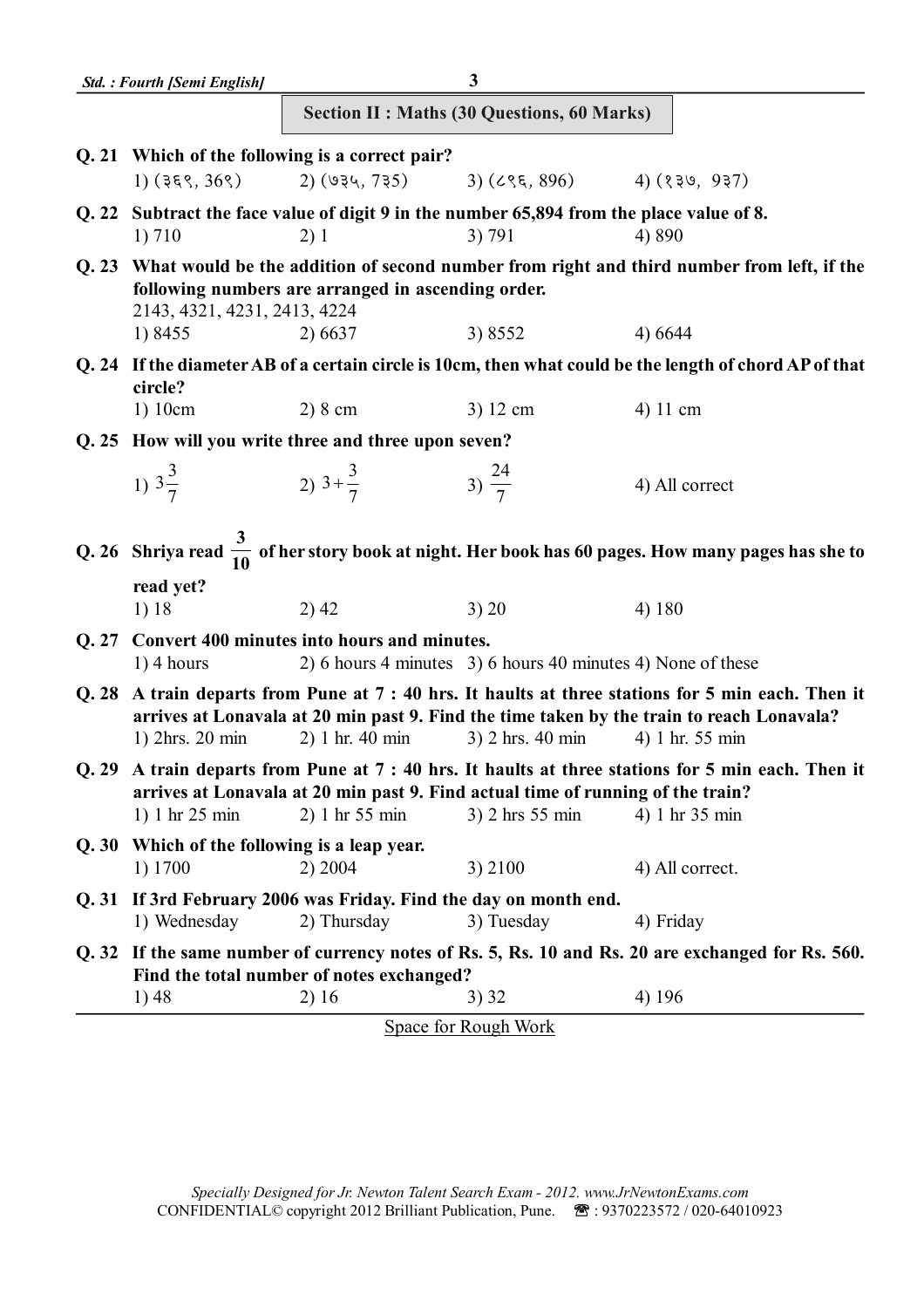**Q. 33 Radhabai purchased a sewing machine. In the beginning she gave Rs. 1000 to the shop-keeper, then she gave monthly installments of Rs. 500 for one year. What was the cost of that sewing machine?**

|  | 1) Rs. $6000$ | 2) Rs. 1500 | $3)$ Rs. $7000$ | 4) Other than these |
|--|---------------|-------------|-----------------|---------------------|
|--|---------------|-------------|-----------------|---------------------|

**Q. 34 In a milk container of 4 and half litre capacity, how much more milk can be powred if there is already two and half litre milk in the container?**

1) 2 litre  
2) 6 litre  
3) 7 litre  
4) 
$$
1\frac{1}{2}
$$
 litre

**Q. 35 There were 75 students for a scout camp. Rs. 350 were collected from each child. After meeting all the expenses, Rs. 1875 were left. That amount was returned to the children. How many rupees would each child get?**

1) Rs. 
$$
25
$$
 2) Rs.  $3$ 

1) Rs. 25 2) Rs. 325 3) Rs. 225 4) Rs. 35

**Q. 36 If a side of each square is 1 cm. Which of the following figure has greatest perimeter?**



- **Q. 37 Which of the following can be the value of a bundle of 5 rupee notes which are between 70 and 80?**
	- 1) 350 2) 400 3) 398 4) 390
- **Q. 38 A bag contains 2 dozens of oranges. How many bags are required to fill 120 oranges?** 1) 60 2) 6 3) 5 4) None of these
- **Q. 39 Sum of the ages of a mother and her daughter is 42 years. What was the sum of their ages 5 years ago?**

| 1) 7349                    | Q. 41 What will be the dividend when 7349 is divided by 1000?<br>2)7 | 3) 1000       | 4) 349           |
|----------------------------|----------------------------------------------------------------------|---------------|------------------|
|                            |                                                                      |               |                  |
| 1) 123                     | 2) 1023                                                              | 3) 10203      | 4) None of these |
| Q. 40 $255075 \div 25 = ?$ |                                                                      |               |                  |
| $1)$ 37 years              | $2)$ 47 years                                                        | $3)$ 52 years | $(4)$ 32 years   |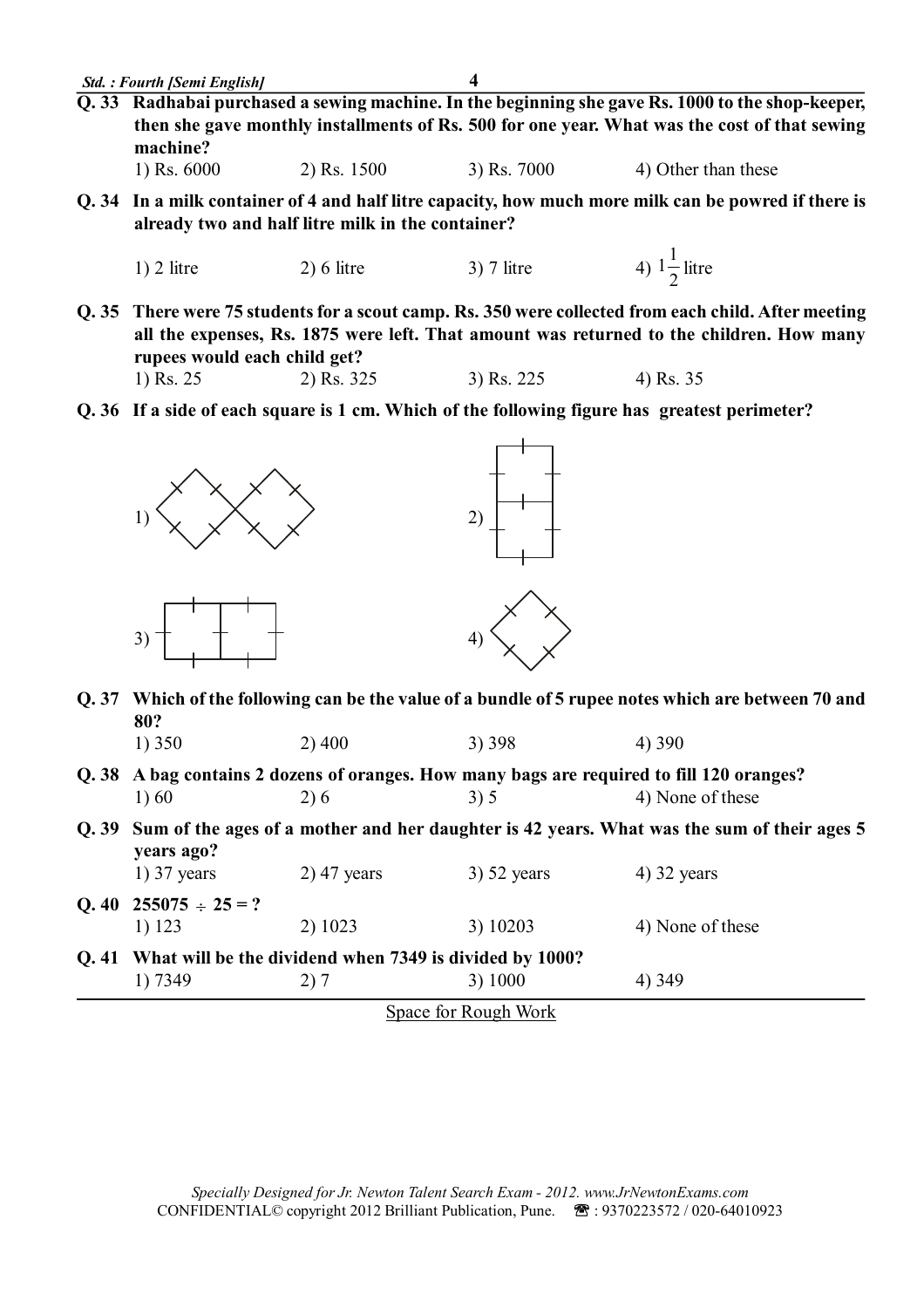| Std. : Fourth [Semi English]                           |                                                                                  | 5                  |                                                                                                        |
|--------------------------------------------------------|----------------------------------------------------------------------------------|--------------------|--------------------------------------------------------------------------------------------------------|
|                                                        | Q. 42 What is the addition of the smallest factor and the greatest factor of 32? |                    |                                                                                                        |
| 1) 34                                                  | 2)30                                                                             | 3) 33              | 4) 31                                                                                                  |
| Q. 43 $3H \times 3 = ?$                                |                                                                                  |                    |                                                                                                        |
| 1)6H                                                   | 2)9H                                                                             | 3)303              | 4) 60                                                                                                  |
|                                                        | ground of length 140 m amd breadth 60 m.                                         |                    | Q. 44 How many rounds does Raj have to run to cover a distance of 4km around a rectangular             |
| 1)10                                                   | 2) 20                                                                            | 3) 50              | 4) 40                                                                                                  |
|                                                        |                                                                                  |                    |                                                                                                        |
| Q. 45 $\frac{3}{11} + \frac{9}{11} - \frac{1}{11} = ?$ |                                                                                  |                    |                                                                                                        |
| 1) $\frac{13}{33}$ 2) $\frac{13}{11}$                  |                                                                                  | 3) $\frac{11}{33}$ | 4)1                                                                                                    |
|                                                        |                                                                                  |                    | Q. 46 If it is decided to dig 60m a day, how many days would be required to dig a trench 1 km 500m     |
| long?                                                  |                                                                                  |                    |                                                                                                        |
| $1)$ 25 days                                           | 2) 20 days 3) 27 days 4) 30 days                                                 |                    |                                                                                                        |
| Yadwad.                                                |                                                                                  |                    | For Q. 47 & Q. 48 Following table gives pictorial representation about rose flowers in the farm of Mr. |

| Colours of roses   | No. of flowers |
|--------------------|----------------|
| Red                |                |
| Yellow             |                |
| White              |                |
| $\mathbf{P_{ink}}$ |                |

**Each flower represents 75 rose plants.**

| 1)5                              |      | $3) 75 - 5$          | 4) $75 \times 5$                                                                                                                                                                              |
|----------------------------------|------|----------------------|-----------------------------------------------------------------------------------------------------------------------------------------------------------------------------------------------|
|                                  |      |                      |                                                                                                                                                                                               |
| 1) 25                            |      | 3) 1875              | 4)100                                                                                                                                                                                         |
| Q. 49 $67 - 15 \times 4 - 7 = ?$ |      |                      |                                                                                                                                                                                               |
| 1) 201                           | 2) 0 | 3) 120               | 4) None of these.                                                                                                                                                                             |
|                                  |      |                      |                                                                                                                                                                                               |
| 1) 6                             | 2) 5 | 3) 4                 | 4) 3                                                                                                                                                                                          |
|                                  |      | $2) 75 + 5$<br>2) 75 | Q. 47 How many yellow rose plants are in the farm?<br>Q. 48 How many total rose plants are in the farm?<br>Q. 50 In how many ways the number 60 can be expressed as a product of two numbers? |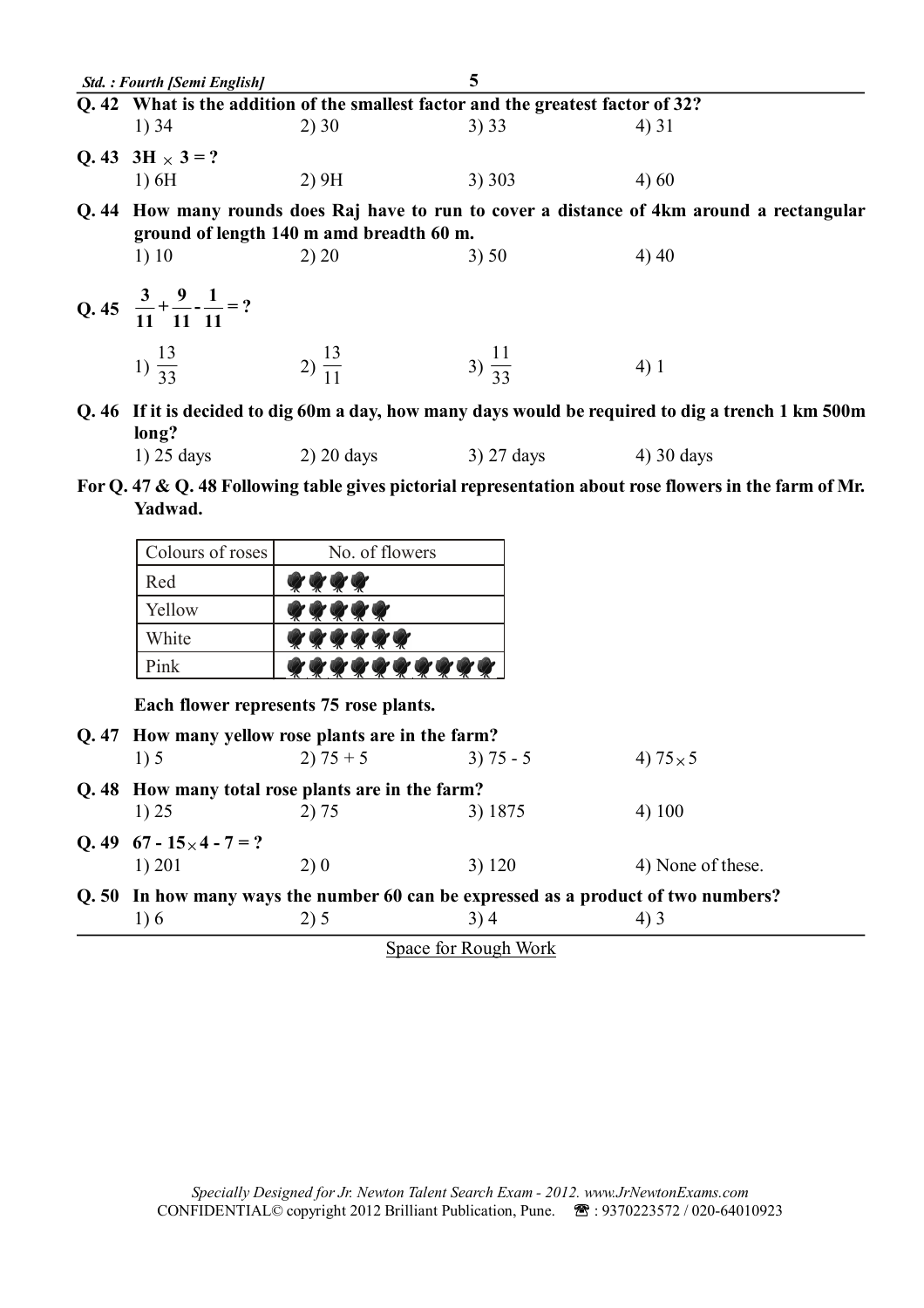| <b>Section III : Science (30 Questions, 60 Marks)</b> |  |  |  |  |  |
|-------------------------------------------------------|--|--|--|--|--|
|-------------------------------------------------------|--|--|--|--|--|

| Q.51  |                                   | The <u>same protects</u> the lungs and the hearts                       |                                     |                      |
|-------|-----------------------------------|-------------------------------------------------------------------------|-------------------------------------|----------------------|
|       | $(1)$ Stomach $(2)$ hands         |                                                                         | $(3)$ neck                          | $(4)$ chest          |
| Q.52  | Our arms are called _______ limbs |                                                                         |                                     |                      |
|       | $(1)$ upper                       | $(2)$ lower                                                             | $(3)$ hands                         | $(4)$ legs           |
| Q.53  |                                   | The organs which give us information and knowledge are called           |                                     |                      |
|       | $(1)$ few organs                  | (2) sense organs                                                        | $(3)$ body organs                   | $(4)$ some organs    |
| Q.54  |                                   | What can you sense with your eyes closed?                               |                                     |                      |
|       | $(1)$ cool breeze                 |                                                                         | (2) a butterfly sitting on a flower |                      |
|       | (3) a cloud covering the moon     |                                                                         | (4) sister threading needle         |                      |
| Q.55  | <b>faciliate body movements</b>   |                                                                         |                                     |                      |
|       | $(1)$ muscles                     | $(2)$ bones                                                             | $(3)$ joints                        | $(4)$ legs           |
| Q.56  |                                   | Movement brought about by _____ muscles are called voluntary movements. |                                     |                      |
|       |                                   | (1) voluntary (2) involuntary (3) voluntarily                           |                                     | (4) involuntarily    |
| Q.57  |                                   | makes our muscles healthy and strong                                    |                                     |                      |
|       | $(1)$ diet                        | $(2)$ regular exercise $(3)$ action                                     |                                     | (4) nutrients        |
|       |                                   | Q.58) Varai belong to the group of  foods.                              |                                     |                      |
|       | 1) starchy                        | 2) fatty                                                                | 3) protein                          | 4) oily              |
|       |                                   | Q.59) In human beings the  is separate from other fingers               |                                     |                      |
|       | 1) toes                           | 2) Hands                                                                | 3) thumb                            | $4)$ leg             |
|       |                                   | Q.60) All living things need   to grow                                  |                                     |                      |
|       | 1) Water                          | $2)$ air                                                                | 3) soil                             | 4) food              |
| Q.61  |                                   | Who am I? I keep the blood circulating continuously throughout the body |                                     |                      |
|       | 1) lungs                          | 2) stomach                                                              | 3) oesophagus                       | 4) heart             |
|       |                                   | Q.62) What are the organs situated inside the body called?              |                                     |                      |
|       | 1) external organs                | 2) ribs                                                                 | 3) internal organs                  | 4) blood circulation |
| Q.63) | The fibres in our food help in    |                                                                         |                                     |                      |
|       | 1) the digestion of food          |                                                                         | 2) chewing the food fast            |                      |
|       | 3) making the food tasty          |                                                                         | 4) making the food soft             |                      |
|       |                                   | Q. 64) Sprouted pulses contain useful  substances                       |                                     |                      |
|       | 1) nutritive                      | 2) smooth                                                               | 3) nice                             | 4) rough             |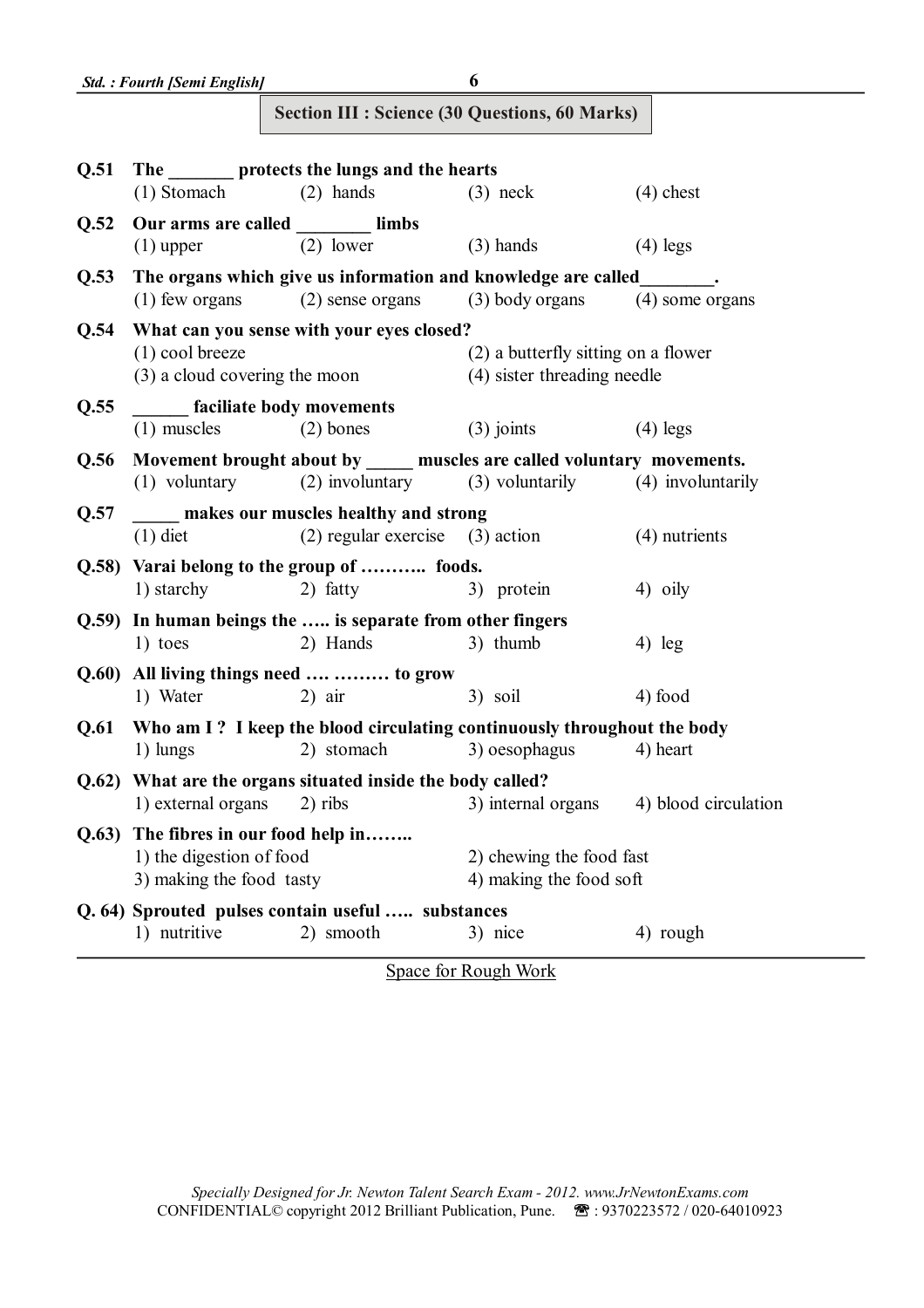|       | <b>Std.: Fourth [Semi English]</b>              |                                                                              | 7                        |                                                                                       |
|-------|-------------------------------------------------|------------------------------------------------------------------------------|--------------------------|---------------------------------------------------------------------------------------|
|       |                                                 |                                                                              |                          | Q.65) In  areas people wear wide and flowing garments which gives protection from sun |
|       | and sand?                                       |                                                                              |                          |                                                                                       |
|       | $(1)$ Hot                                       | $2)$ cold                                                                    | 3) desert                | 4) rainy                                                                              |
|       |                                                 | Q.66) Boiling water for about destroys all the germs in it                   |                          |                                                                                       |
|       | 1) 2 minutes                                    | 2) 3 minutes                                                                 | 3) 4 minutes             | 4) 10 minutes                                                                         |
|       |                                                 | Q.67) We should clean our hair and ears when we take                         |                          |                                                                                       |
|       | 1) rest                                         | $2)$ bath                                                                    | 3) food                  | 4) meal                                                                               |
|       |                                                 |                                                                              |                          |                                                                                       |
|       | Q.68) Alum is used to clean  water<br>1) soiled | 2) muddy                                                                     | 3) clean                 | 4) dirty                                                                              |
|       |                                                 |                                                                              |                          |                                                                                       |
|       | Q.69) Find the odd man out:                     |                                                                              |                          |                                                                                       |
|       | 1) wells                                        | 2) Lakes                                                                     | 3) River                 | 4) taps                                                                               |
|       |                                                 | Q.70) All living things  shape when they grow                                |                          |                                                                                       |
|       | 1) make                                         | 2) change                                                                    | 3) give                  | 4) have                                                                               |
|       | Q.71)  takes place in hilly regions             |                                                                              |                          |                                                                                       |
|       | 1) flood                                        | 2) land slide                                                                | 3) drought               | 4) sand storm                                                                         |
| Q.72) | should became ecofriendly                       |                                                                              |                          |                                                                                       |
|       |                                                 | 1) Human being 2) Educated people 3) citizens                                |                          | 4) None of these                                                                      |
|       |                                                 |                                                                              |                          |                                                                                       |
| Q.73) | $1)$ bus                                        | are also an important natural resource<br>2) bucket                          | 3) animals               | 4) soap                                                                               |
|       |                                                 |                                                                              |                          |                                                                                       |
| Q.74) |                                                 | from the air is necessary for the survival of living things                  |                          |                                                                                       |
|       | 1) Nitrogen                                     | 2) carbon dioxide                                                            | 3) oxygen                | 4) hydrogen                                                                           |
|       | Q.75) Carbon dioxide is useful for the          |                                                                              |                          |                                                                                       |
|       | 1) plants                                       | 2) animals                                                                   | 3) human beings 4) birds |                                                                                       |
| Q.76  |                                                 | is a mixture of copper and zinc                                              |                          |                                                                                       |
|       | 1) Iron                                         | 2) brass                                                                     | 3) aluminium             | 4) steel                                                                              |
|       |                                                 | Q.77) Which is the natural source which supplies energy to the living world? |                          |                                                                                       |
|       | $1)$ air                                        | $2)$ sun                                                                     | 3) mineral oil           | 4) Food                                                                               |
|       |                                                 |                                                                              |                          |                                                                                       |
| Q.78  |                                                 | The earth takes  days to complete one round or revolution                    |                          |                                                                                       |
|       | 1) 365                                          | 2) 370                                                                       | 3)364                    | 4) 24                                                                                 |
|       | Q. 79) Hailstones are small pellets of          |                                                                              |                          |                                                                                       |
|       | $1)$ Ice                                        | 2) hailstones                                                                | 3) vapour                | 4) snow                                                                               |
|       |                                                 | Q.80) Butterflies have a small tube called proboscis in place of the         |                          |                                                                                       |
|       | $1)$ neck                                       | 2) tongue                                                                    | 3) mouth                 | 4) throat                                                                             |
|       |                                                 |                                                                              |                          |                                                                                       |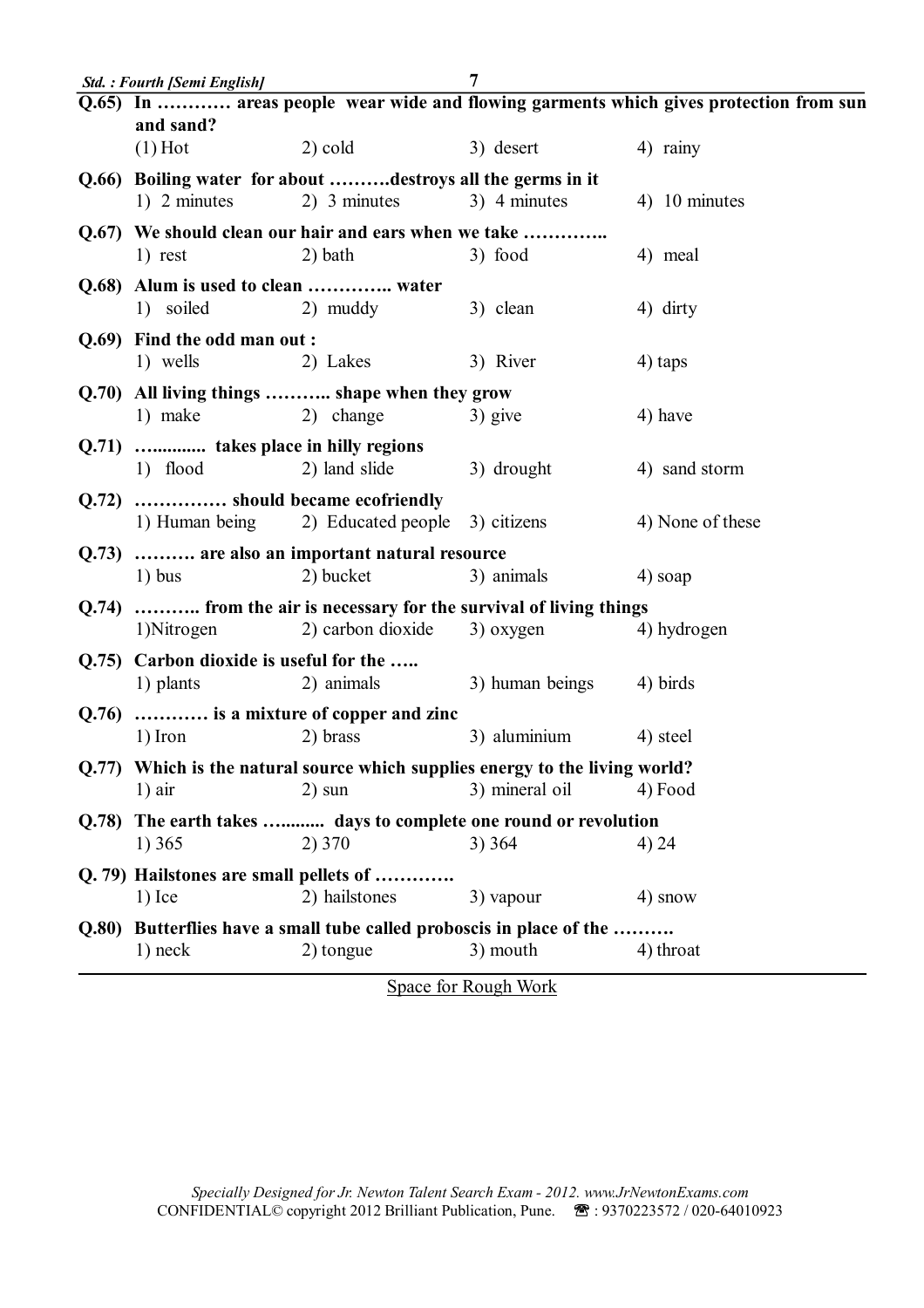

Specially Designed for Jr. Newton Talent Search Exam - 2012. www.JrNewtonExams.com CONFIDENTIAL© copyright 2012 Brilliant Publication, Pune. <sup>3</sup> : 9370223572 / 020-64010923

 $(3)$  काळा

 $3)$ 

 $4)$ 

 $(4)$  नारिंगी

 $\overline{2}$ 

(2) निळा

 $1)$ 

प्र. 88 विजोड पद ओळखा  $(1)$  जांभळा

8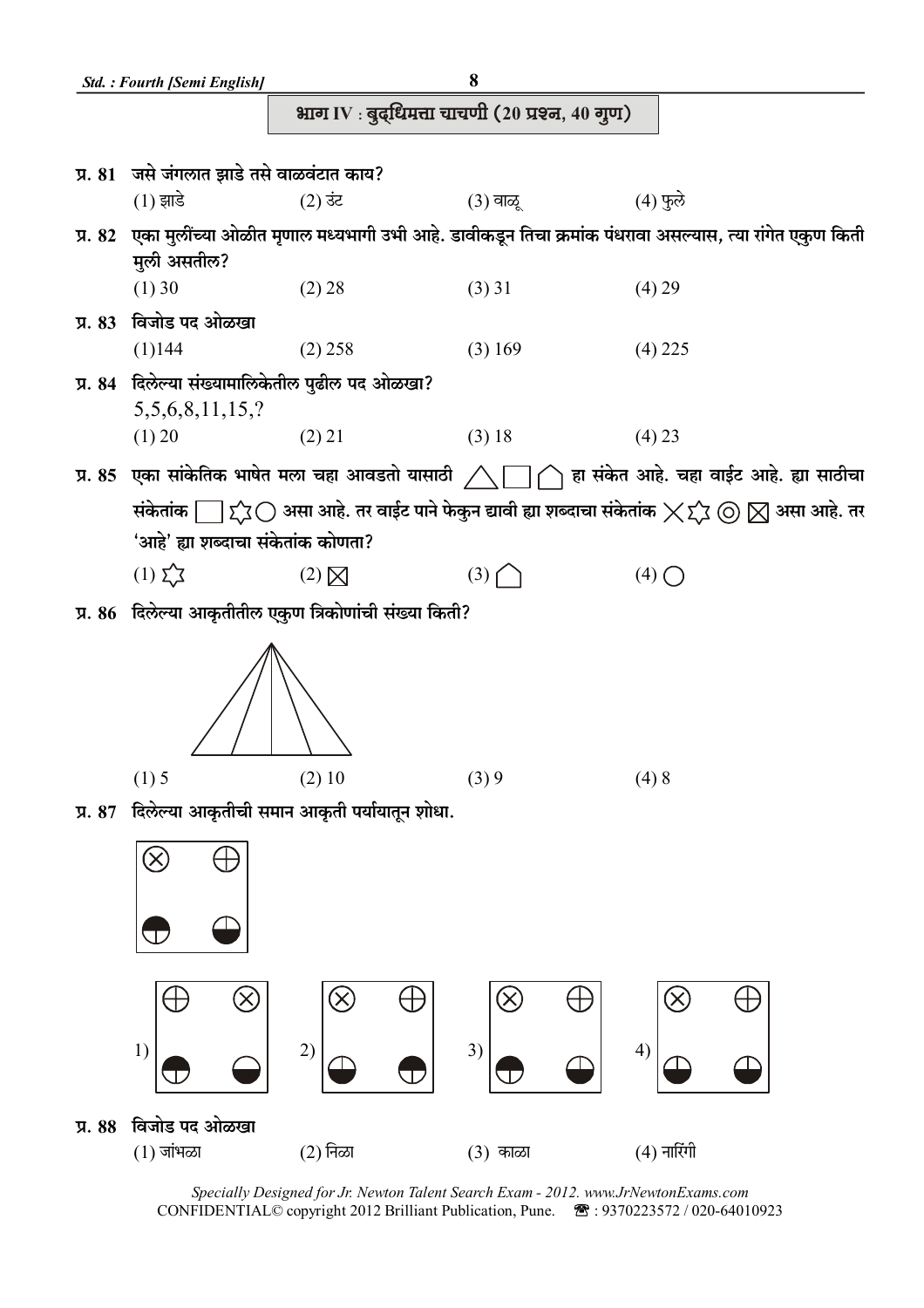

प्र. 90 फक्त एकाच आकृतीत असलेल्या संख्याची बेरीज किती?



प्र. 91 प्रश्नचिन्हाच्या जागी कोणती संख्या येईल?

| 11                   | 4        | 5              |
|----------------------|----------|----------------|
| 13                   | $\gamma$ | 12             |
|                      | 3        | $\overline{2}$ |
| $\mathcal{L}$<br>(1) |          |                |

 $(2)6$  $(3) 7$  $(4)9$  $(1)$  5 प्र. 92 सुरेशचा जन्म 15 जानेवारी रोजी 2010 मध्ये बुधवारी झाला तर 2012 साली कोणत्या वारी तो आपल्या जन्मदिवस साजरा

करेल?

| $(1)$ गुरूवार | $(2)$ शनिवार | $(3)$ शुक्रवार | (4) रविवार |
|---------------|--------------|----------------|------------|
|               |              |                |            |

कच्चे लिखाण करण्यासाठी मोकळी जागा

 $\boldsymbol{9}$